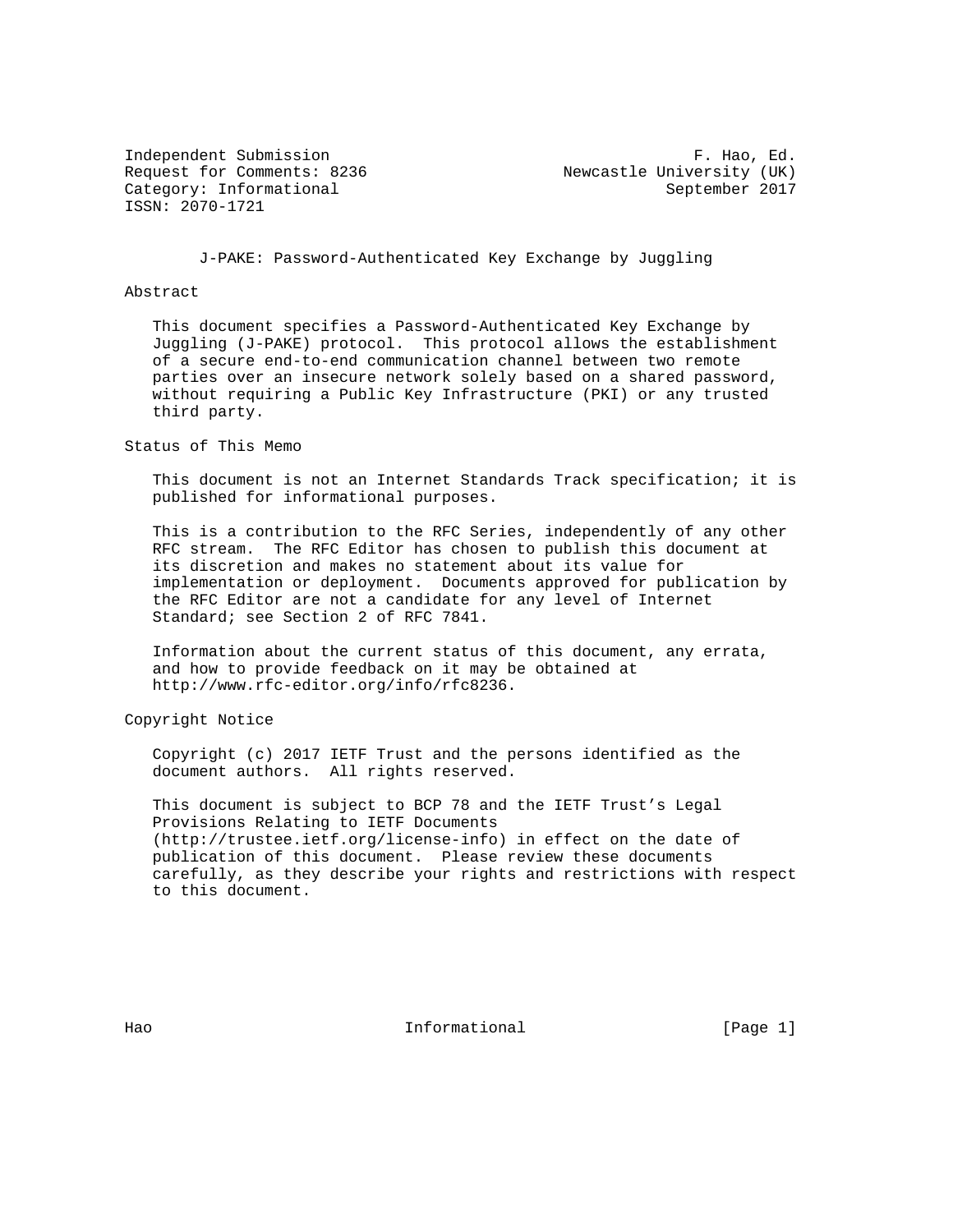Table of Contents

|                | Introduction                                                                                                                              |
|----------------|-------------------------------------------------------------------------------------------------------------------------------------------|
|                | 3<br>Requirements Language                                                                                                                |
| 1.2.           | ς                                                                                                                                         |
| 2.             | J-PAKE over Finite Field<br>4                                                                                                             |
| 2.1.           |                                                                                                                                           |
| 2.2.           | Two-Round Key Exchange<br>5                                                                                                               |
| 2.3.           | 6                                                                                                                                         |
|                | 3. J-PAKE over Elliptic Curve                                                                                                             |
| 3.1.           |                                                                                                                                           |
| 3.2.           | Two-Round Key Exchange<br>7                                                                                                               |
|                | $\mathsf{R}$                                                                                                                              |
| 4.             | $\mathsf{R}$                                                                                                                              |
| 5.             | 9                                                                                                                                         |
| б.             | 11                                                                                                                                        |
| $7$ .          | 12                                                                                                                                        |
| 8 <sub>1</sub> | 12                                                                                                                                        |
| $8.1$ .        | 12<br>Normative References                                                                                                                |
| 8.2.           | Informative References<br>14                                                                                                              |
|                | Acknowledgements<br>15                                                                                                                    |
|                | Author's Address<br>15<br>and a complete that the complete state of the complete state of the complete state of the complete state of the |

## 1. Introduction

 Password-Authenticated Key Exchange (PAKE) is a technique that aims to establish secure communication between two remote parties solely based on their shared password, without relying on a Public Key Infrastructure or any trusted third party [BM92]. The first PAKE protocol, called Encrypted Key Exchange (EKE), was proposed by Steven Bellovin and Michael Merrit in 1992 [BM92]. Other well-known PAKE protocols include Simple Password Exponential Key Exchange (SPEKE) by David Jablon in 1996 [Jab96] and Secure Remote Password (SRP) by Tom Wu in 1998 [Wu98]. SRP has been revised several times to address reported security and efficiency issues. In particular, the version 6 of SRP, commonly known as SRP-6, is specified in [RFC5054].

 This document specifies a PAKE protocol called Password-Authenticated Key Exchange by Juggling (J-PAKE), which was designed by Feng Hao and Peter Ryan in 2008 [HR08]. There are a few factors that may be considered in favor of J-PAKE. First, J-PAKE has security proofs, while equivalent proofs are lacking in EKE, SPEKE and SRP-6. Second, J-PAKE follows a completely different design approach from all other PAKE protocols, and is built upon a well-established Zero Knowledge Proof (ZKP) primitive: Schnorr NIZK proof [RFC8235]. Third, J-PAKE adopts novel engineering techniques to optimize the use of ZKP so that overall the protocol is sufficiently efficient for practical use. Fourth, J-PAKE is designed to work generically in both the

Hao **Informational** Informational (Page 2)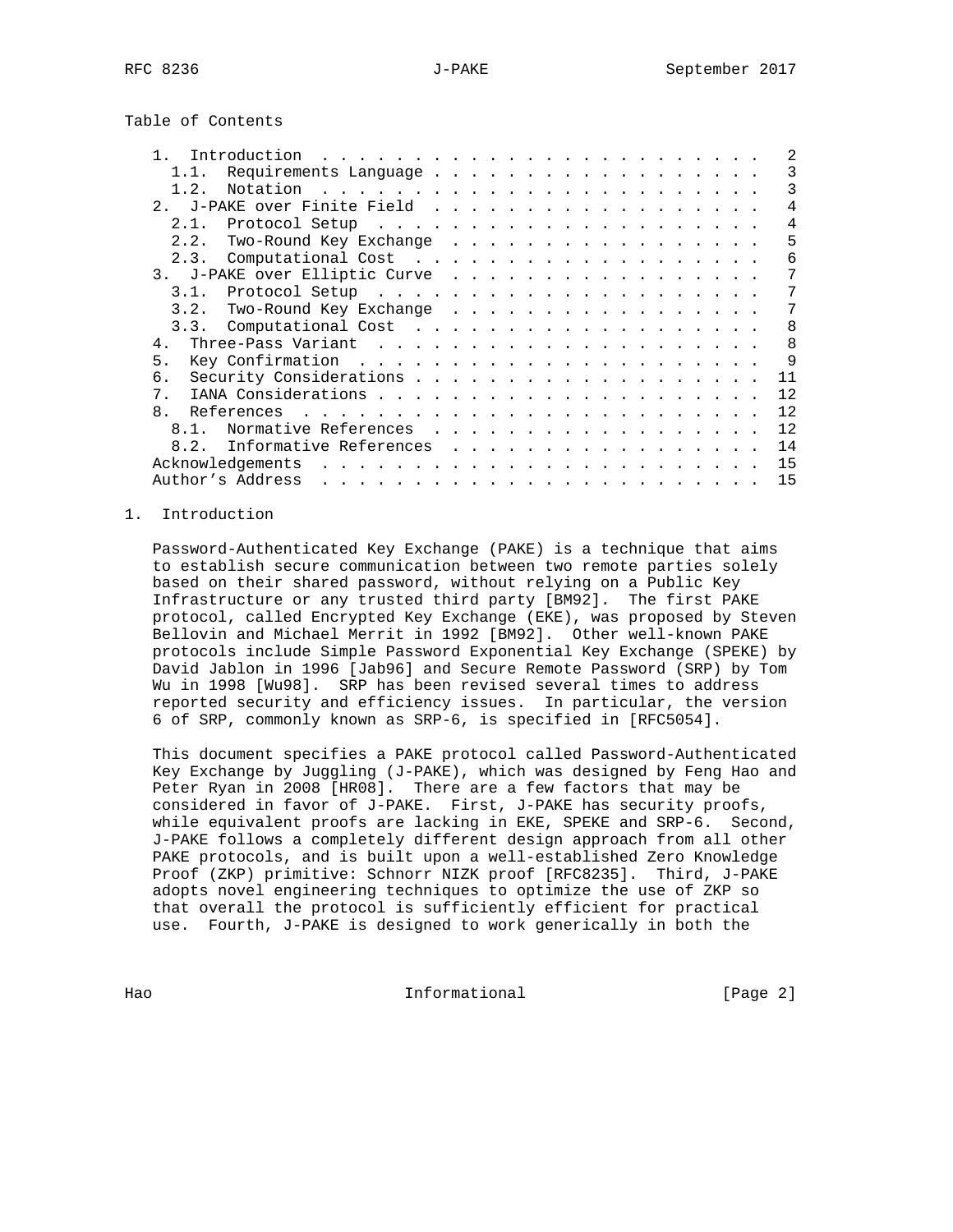finite field and elliptic curve settings (i.e., DSA and ECDSA-like groups, respectively). Unlike SPEKE, it does not require any extra primitive to hash passwords onto a designated elliptic curve. Unlike SPAKE2 [AP05] and SESPAKE [SOAA15], it does not require a trusted setup (i.e., the so-called common reference model) to define a pair of generators whose discrete logarithm must be unknown. Finally, J-PAKE has been used in real-world applications at a relatively large scale, e.g., Firefox sync [MOZILLA], Pale moon sync [PALEMOON], and Google Nest products [ABM15]. It has been included into widely distributed open source libraries such as OpenSSL [BOINC], Network Security Services (NSS) [MOZILLA\_NSS], and the Bouncy Castle [BOUNCY]. Since 2015, J-PAKE has been included in Thread [THREAD] as a standard key agreement mechanism for IoT (Internet of Things) applications, and also included in ISO/IEC 11770-4:2017 [ISO.11770-4].

1.1. Requirements Language

 The key words "MUST", "MUST NOT", "REQUIRED", "SHALL", "SHALL NOT", "SHOULD", "SHOULD NOT", "RECOMMENDED", "NOT RECOMMENDED", "MAY", and "OPTIONAL" in this document are to be interpreted as described in BCP 14 [RFC2119] [RFC8174] when, and only when, they appear in all capitals, as shown here.

1.2. Notation

The following notation is used in this document:

- o Alice: the assumed identity of the prover in the protocol
- o Bob: the assumed identity of the verifier in the protocol
- o s: a low-entropy secret shared between Alice and Bob
- o a | b: a divides b
- o a || b: concatenation of a and b
- o [a, b]: the interval of integers between and including a and b
- o H: a secure cryptographic hash function
- o p: a large prime
- o q: a large prime divisor of  $p-1$ , i.e., q |  $p-1$
- o Zp\*: a multiplicative group of integers modulo p

Hao Informational [Page 3]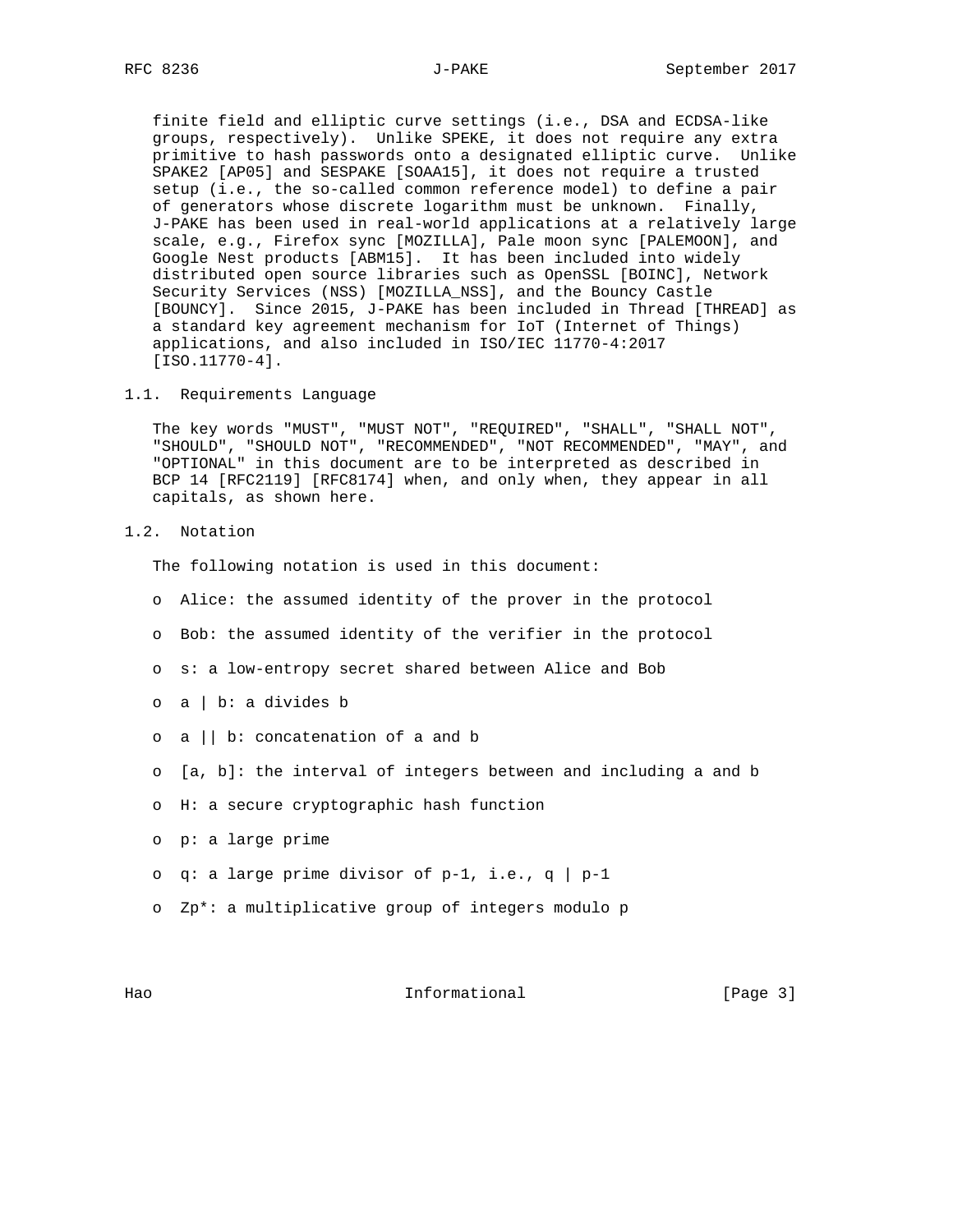- o Gq: a subgroup of Zp\* with prime order q
- o g: a generator of Gq
- o g^d: g raised to the power of d
- o a mod b: a modulo b
- o Fp: a finite field of p elements, where p is a prime
- o E(Fp): an elliptic curve defined over Fp
- o G: a generator of the subgroup over E(Fp) with prime order n
- o n: the order of G
- o h: the cofactor of the subgroup generated by G, which is equal to the order of the elliptic curve divided by n
- o P x [b]: multiplication of a point P with a scalar b over E(Fp)
- o KDF(a): Key Derivation Function with input a
- o MAC(MacKey, MacData): MAC function with MacKey as the key and MacData as the input data
- 2. J-PAKE over Finite Field
- 2.1. Protocol Setup

When implemented over a finite field, J-PAKE may use the same group parameters as DSA [FIPS186-4]. Let p and q be two large primes such that  $q \mid p-1$ . Let Gq denote a subgroup of Zp\* with prime order q. Let g be a generator for Gq. Any non-identity element in Gq can be a generator. The two communicating parties, Alice and Bob, both agree on  $(p, q, g)$ , which can be hard-wired in the software code. They can also use the method in NIST FIPS 186-4, Appendix A [FIPS186-4] to generate (p, q, g). Here, DSA group parameters are used only as an example. Other multiplicative groups suitable for cryptography can also be used for the implementation, e.g., groups defined in [RFC4419]. A group setting that provides 128-bit security or above is recommended. The security proof of J-PAKE depends on the Decisional Diffie-Hellman (DDH) problem being intractable in the considered group.

 Let s be a secret value derived from a low-entropy password shared between Alice and Bob. The value of s is REQUIRED to fall within the range of  $[1, q-1]$ . (Note that s must not be 0 for any non-empty

Hao **Informational** Informational (Page 4)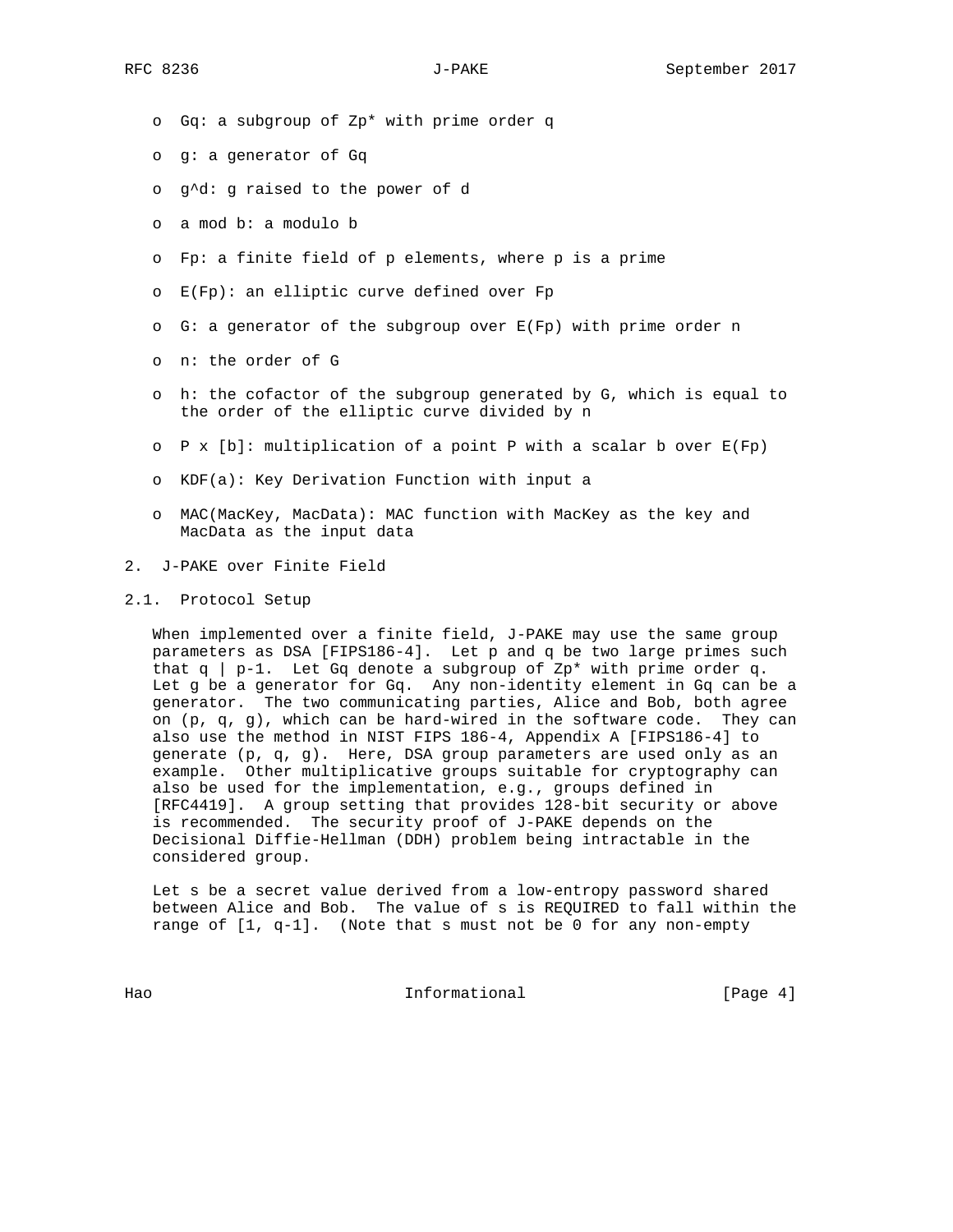secret.) This range is defined as a necessary condition in [HR08] for proving the "on-line dictionary attack resistance", since s, s+q, s+2q, ..., are all considered equivalent values as far as the protocol specification is concerned. In a practical implementation, one may obtain s by taking a cryptographic hash of the password and wrapping the result with respect to modulo q. Alternatively, one may simply treat the password as an octet string and convert the string to an integer modulo q by following the method defined in Section 2.3.8 of [SEC1]. In either case, one MUST ensure s is not equal to 0 modulo q.

## 2.2. Two-Round Key Exchange

 Round 1: Alice selects an ephemeral private key x1 uniformly at random from [0, q-1] and another ephemeral private key x2 uniformly at random from [1, q-1]. Similarly, Bob selects an ephemeral private key x3 uniformly at random from [0, q-1] and another ephemeral private key x4 uniformly at random from [1, q-1].

- o Alice -> Bob:  $g1 = g^x x1 \mod p$ ,  $g2 = g^x x2 \mod p$  and ZKPs for x1 and x2
- o Bob -> Alice:  $g3 = g^x x3 \mod p$ ,  $g4 = g^x x4 \mod p$  and ZKPs for x3 and  $\times 4$

 In this round, the sender must send zero knowledge proofs to demonstrate the knowledge of the ephemeral private keys. A suitable technique is to use the Schnorr NIZK proof [RFC8235]. As an example, suppose one wishes to prove the knowledge of the exponent for  $D = g^d$  mod p. The generated Schnorr NIZK proof will contain: {UserID,  $V = g^{\wedge}v \mod p$ ,  $r = v - d * c \mod q$ , where UserID is the unique identifier for the prover, v is a number chosen uniformly at random from  $[0, q-1]$  and  $c = H(q || V || D ||$  UserID). The "uniqueness" of UserID is defined from the user's perspective -- for example, if Alice communicates with several parties, she shall associate a unique identity with each party. Upon receiving a Schnorr NIZK proof, Alice shall check the prover's UserID is a valid identity and is different from her own identity. During the key exchange process using J-PAKE, each party shall ensure that the other party has been consistently using the same identity throughout the protocol execution. Details about the Schnorr NIZK proof, including the generation and the verification procedures, can be found in [RFC8235].

 When this round finishes, Alice verifies the received ZKPs as specified in [RFC8235] and also checks that g4 != 1 mod p. Similarly, Bob verifies the received ZKPs and also checks that g2 != 1 mod p. If any of these checks fails, this session should be aborted.

Hao Informational [Page 5]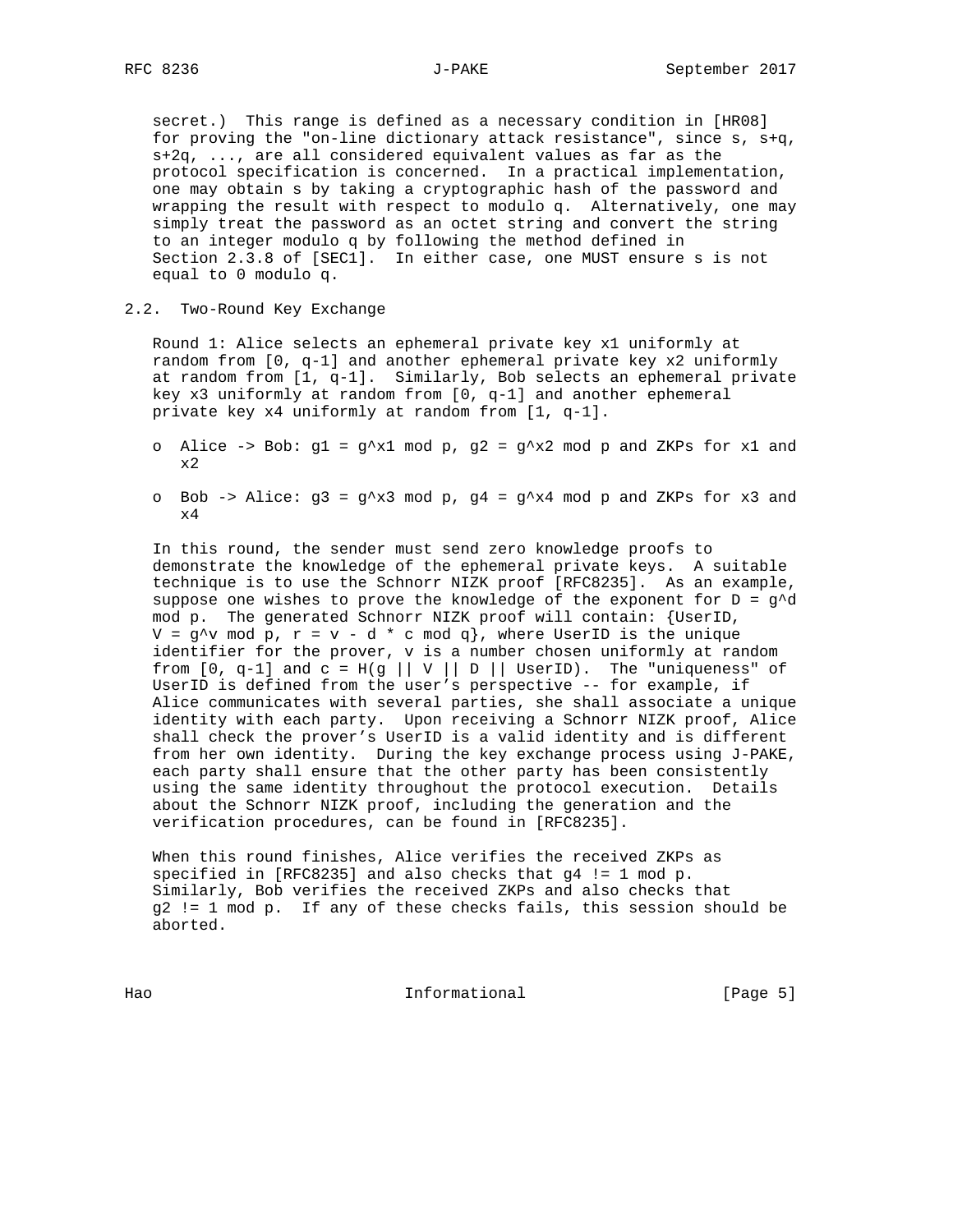Round 2:

o Alice -> Bob: A =  $(g1*g3*g4)^{\wedge}(x2*s)$  mod p and a ZKP for  $x2*s$ 

o Bob -> Alice:  $B = (g1*g2*g3)^{\wedge}(x4*s) \mod p$  and a ZKP for  $x4*s$ 

 In this round, the Schnorr NIZK proof is computed in the same way as in the previous round except that the generator is different. For Alice, the generator used is  $(g1*g3*g4)$  instead of g; for Bob, the generator is (g1\*g2\*g3) instead of g. Since any non-identity element in Gq can be used as a generator, Alice and Bob just need to ensure  $g1*g3*g4$  != 1 mod p and  $g1*g2*g3$  != 1 mod p. With overwhelming probability, these inequalities are statistically guaranteed even when the user is communicating with an adversary (i.e., in an active attack). Nonetheless, for absolute guarantee, the receiving party shall explicitly check if these inequalities hold, and abort the session in case such a check fails.

 When the second round finishes, Alice and Bob verify the received ZKPs. If the verification fails, the session is aborted. Otherwise, the two parties compute the common key material as follows:

o Alice computes Ka =  $(B/g4^(x2*s))^2x2 \text{ mod } p$ 

o Bob computes  $Kb = (A/g2^*(x4*s))^2x4 \text{ mod }p$ 

Here, Ka = Kb =  $g^{\wedge}$ ((x1+x3)\*x2\*x4\*s) mod p. Let K denote the same key material held by both parties. Using K as input, Alice and Bob then apply a Key Derivation Function (KDF) to derive a common session key k. If the subsequent secure communication uses a symmetric cipher in an authenticated mode (say AES-GCM), then one key is sufficient, i.e., k = KDF(K). Otherwise, the session key should comprise an encryption key (for confidentiality) and a MAC key (for integrity), i.e.,  $k = k_{enc} \mid k_{mac}$ , where  $k_{enc} = KDF(K \mid m_{JPAKE\_ENC})$  and  $k\_mac = KDF(K || || JPARE_MAC" )$ . The exact choice of the KDF is left to specific applications to define.

2.3. Computational Cost

 The computational cost is estimated based on counting the number of modular exponentiations since they are the predominant cost factors. Note that it takes one exponentiation to generate a Schnorr NIZK proof and two to verify it [RFC8235]. For Alice, she needs to perform 8 exponentiations in the first round, 4 in the second round, and 2 in the final computation of the session key. Hence, that is 14 modular exponentiations in total. Based on the symmetry, the computational cost for Bob is exactly the same.

Hao **Informational Informational** [Page 6]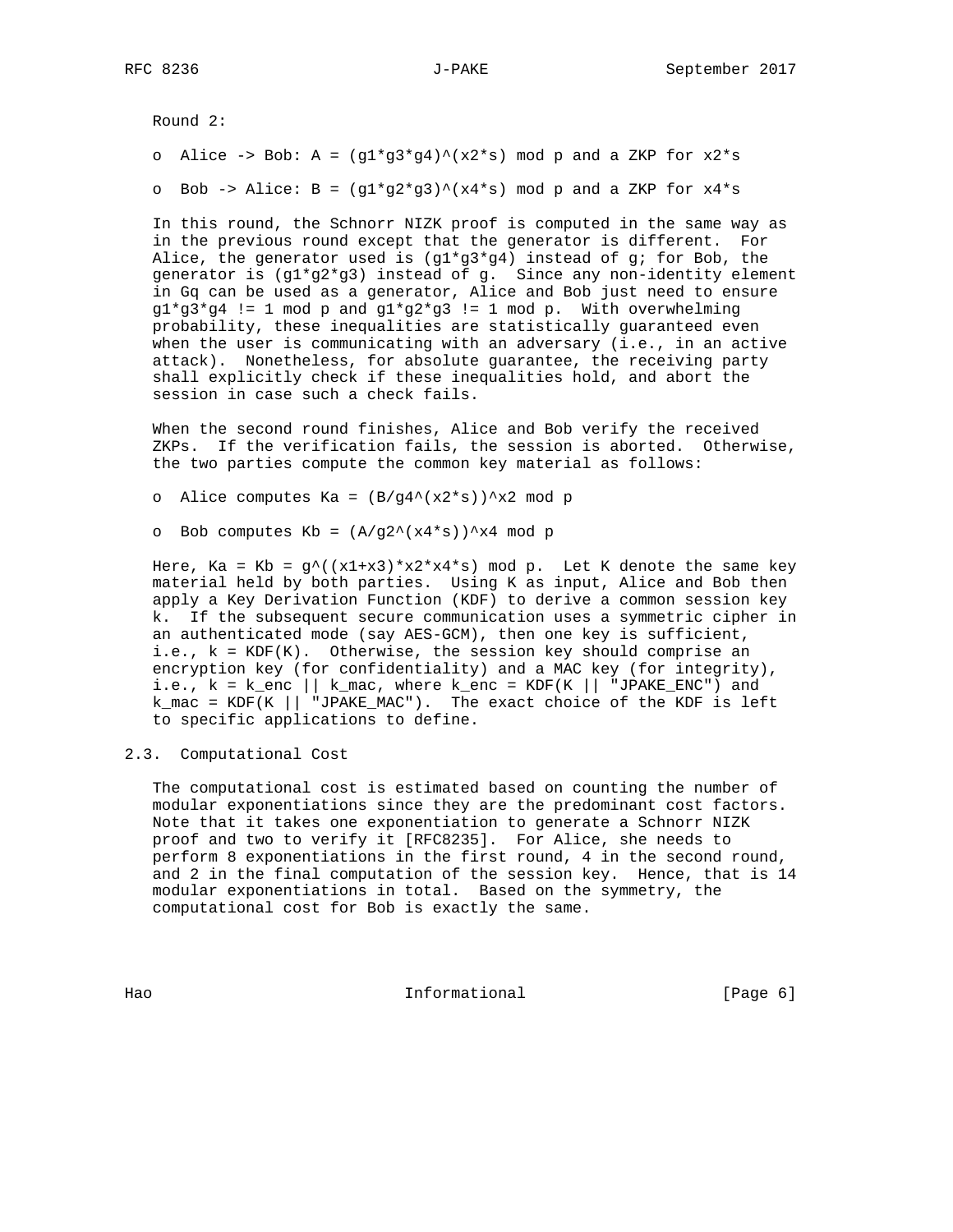## 3. J-PAKE over Elliptic Curve

## 3.1. Protocol Setup

 The J-PAKE protocol works basically the same in the elliptic curve (EC) setting, except that the underlying multiplicative group over a finite field is replaced by an additive group over an elliptic curve. Nonetheless, the EC version of J-PAKE is specified here for completeness.

When implemented over an elliptic curve, J-PAKE may use the same EC parameters as ECDSA [FIPS186-4]. The FIPS 186-4 standard [FIPS186-4] defines three types of curves suitable for ECDSA: pseudorandom curves over prime fields, pseudorandom curves over binary fields, and special curves over binary fields called Koblitz curves or anomalous binary curves. All these curves that are suitable for ECDSA can also be used to implement J-PAKE. However, for illustration purposes, only curves over prime fields are described in this document. Typically, such curves include NIST P-256, P-384, and P-521. When choosing a curve, a level of 128-bit security or above is recommended. Let  $E(Fp)$  be an elliptic curve defined over a finite field Fp, where p is a large prime. Let G be a generator for the subgroup over E(Fp) of prime order n. Here, the NIST curves are used only as an example. Other secure curves such as Curve25519 are also suitable for implementation. The security proof of J-PAKE relies on the assumption that the DDH problem is intractable in the considered group.

 As before, let s denote the shared secret between Alice and Bob. The value of s falls within [1, n-1]. In particular, note that s MUST not be equal to 0 mod n.

#### 3.2. Two-Round Key Exchange

 Round 1: Alice selects ephemeral private keys x1 and x2 uniformly at random from [1, n-1]. Similarly, Bob selects ephemeral private keys x3 and x4 uniformly at random from [1, n-1].

o Alice -> Bob: G1 = G x [x1], G2 = G x [x2] and ZKPs for x1 and  $x2$ 

o Bob -> Alice:  $G3 = G \times [x3]$ ,  $G4 = G \times [x4]$  and ZKPs for x3 and x4

 When this round finishes, Alice and Bob verify the received ZKPs as specified in [RFC8235]. As an example, to prove the knowledge of the discrete logarithm of  $D = G \times [d]$  with respect to the base point  $G$ , the ZKP contains: {UserID,  $V = G \times [v]$ ,  $r = v - d * c \mod n$ }, where UserID is the unique identifier for the prover, v is a number chosen uniformly at random from  $[1, n-1]$  and  $c = H(G || V || D ||$  UserID).

Hao Informational [Page 7]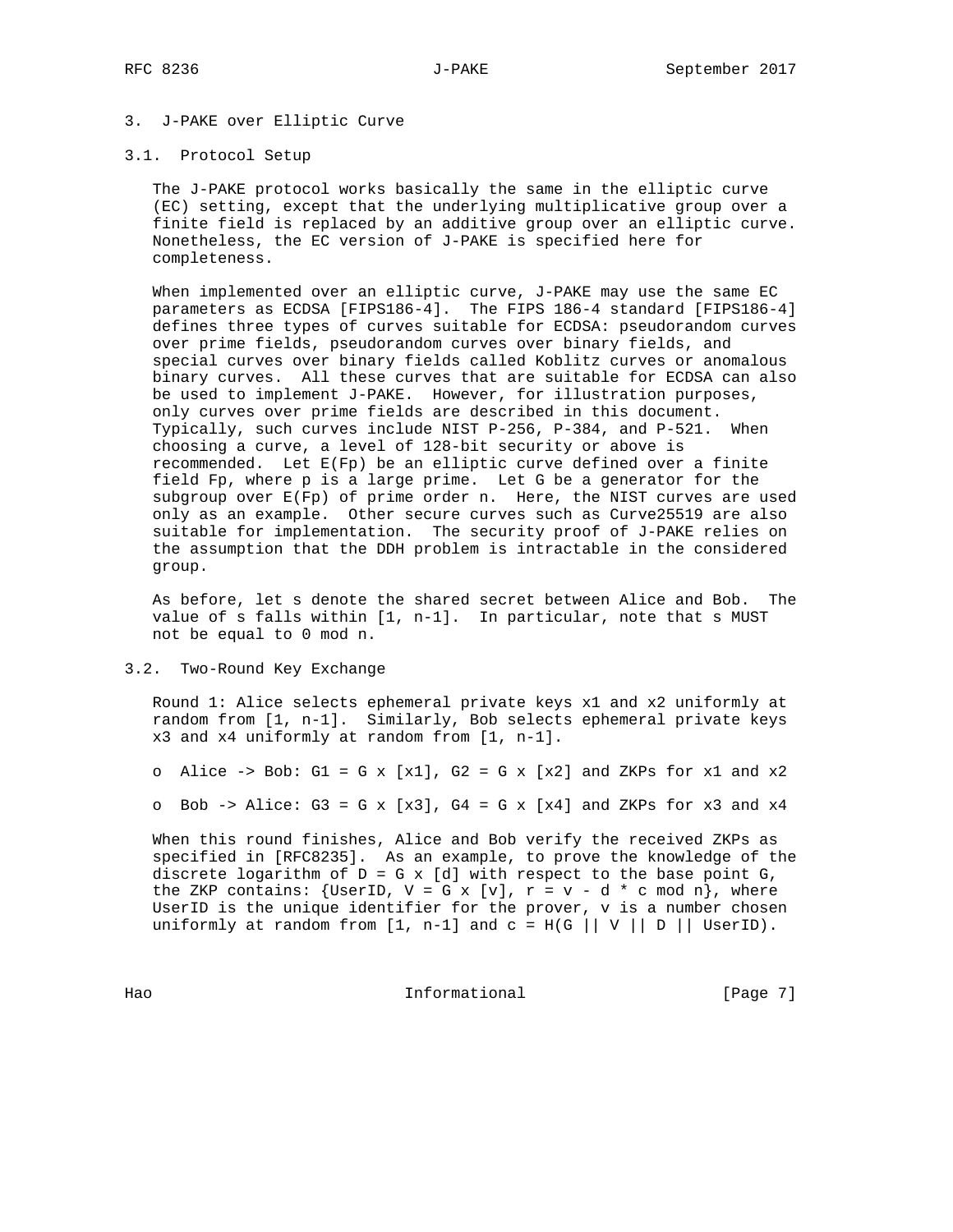The verifier shall check the prover's UserID is a valid identity and is different from its own identity. If the verification of the ZKP fails, the session is aborted.

Round 2:

o Alice -> Bob: A =  $(G1 + G3 + G4)$  x  $[x2*s]$  and a ZKP for  $x2*s$ 

o Bob -> Alice:  $B = (G1 + G2 + G3) \times [x4*s]$  and a ZKP for  $x4*s$ 

 When the second round finishes, Alice and Bob verify the received ZKPs. The ZKPs are computed in the same way as in the previous round except that the generator is different. For Alice, the new generator is  $G1 + G3 + G4$ ; for Bob, it is  $G1 + G2 + G3$ . Alice and Bob shall check that these new generators are not points at infinity. If any of these checks fails, the session is aborted. Otherwise, the two parties compute the common key material as follows:

o Alice computes Ka =  $(B - (G4 \times [x2*s])) \times [x2]$ 

o Bob computes  $Kb = (A - (G2 \times [x4*s])) \times [x4]$ 

Here, Ka = Kb = G x  $[(x1+x3)*(x2*x4*s)].$  Let K denote the same key material held by both parties. Using K as input, Alice and Bob then apply a Key Derivation Function (KDF) to derive a common session key k.

## 3.3. Computational Cost

 In the EC setting, the computational cost of J-PAKE is estimated based on counting the number of scalar multiplications over the elliptic curve. Note that it takes one multiplication to generate a Schnorr NIZK proof and one to verify it [RFC8235]. For Alice, she has to perform 6 multiplications in the first round, 3 in the second round, and 2 in the final computation of the session key. Hence, that is 11 multiplications in total. Based on the symmetry, the computational cost for Bob is exactly the same.

4. Three-Pass Variant

 The two-round J-PAKE protocol is completely symmetric, which significantly simplifies the security analysis. In practice, one party normally initiates the communication and the other party responds. In that case, the protocol will be completed in three passes instead of two rounds. The two-round J-PAKE protocol can be trivially changed to three passes without losing security. Take the finite field setting as an example, and assume Alice initiates the key exchange. The three-pass variant works as follows:

Hao Informational [Page 8]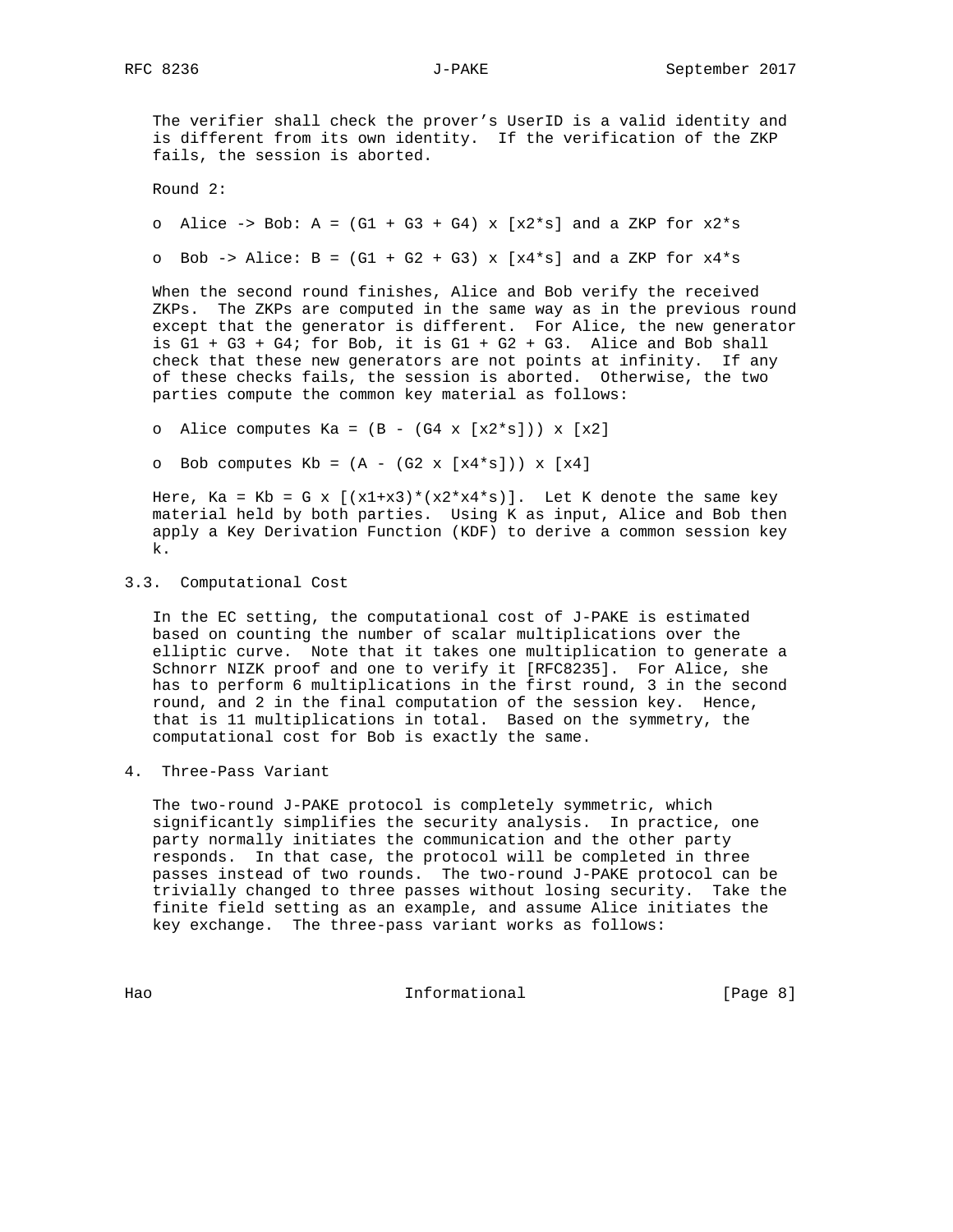- 1. Alice -> Bob:  $g1 = g^x x1 \mod p$ ,  $g2 = g^x x2 \mod p$ , ZKPs for x1 and x2.
- 2. Bob -> Alice:  $g3 = g^x x3 \mod p$ ,  $g4 = g^x x4 \mod p$ , B =  $(g1*g2*g3)^(x4*s) \mod p$ , ZKPs for x3, x4, and x4\*s.
- 3. Alice -> Bob: A =  $(g1*g3*g4)^*(x2*s)$  mod p and a ZKP for  $x2*s$ .

 Both parties compute the session keys in exactly the same way as before.

5. Key Confirmation

 The two-round J-PAKE protocol (or the three-pass variant) provides cryptographic guarantee that only the authenticated party who used the same password at the other end is able to compute the same session key. So far, the authentication is only implicit. The key confirmation is also implicit [Stinson06]. The two parties may use the derived key straight away to start secure communication by encrypting messages in an authenticated mode. Only the party with the same derived session key will be able to decrypt and read those messages.

 For achieving explicit authentication, an additional key confirmation procedure should be performed. This provides explicit assurance that the other party has actually derived the same key. In this case, the key confirmation is explicit [Stinson06].

 In J-PAKE, explicit key confirmation is recommended whenever the network bandwidth allows it. It has the benefit of providing explicit and immediate confirmation if the two parties have derived the same key and hence are authenticated to each other. This allows a practical implementation of J-PAKE to effectively detect online dictionary attacks (if any), and stop them accordingly by setting a threshold for the consecutively failed connection attempts.

 To achieve explicit key confirmation, there are several methods available. They are generically applicable to all key exchange protocols, not just J-PAKE. In general, it is recommended that a different key from the session key be used for key confirmation - say,  $k' = KDF(K || "JPAKE_KC").$  The advantage of using a different key for key confirmation is that the session key remains indistinguishable from random after the key confirmation process. (However, this perceived advantage is actually subtle and only theoretical.) Two explicit key confirmation methods are presented here.

Hao Informational (Page 9)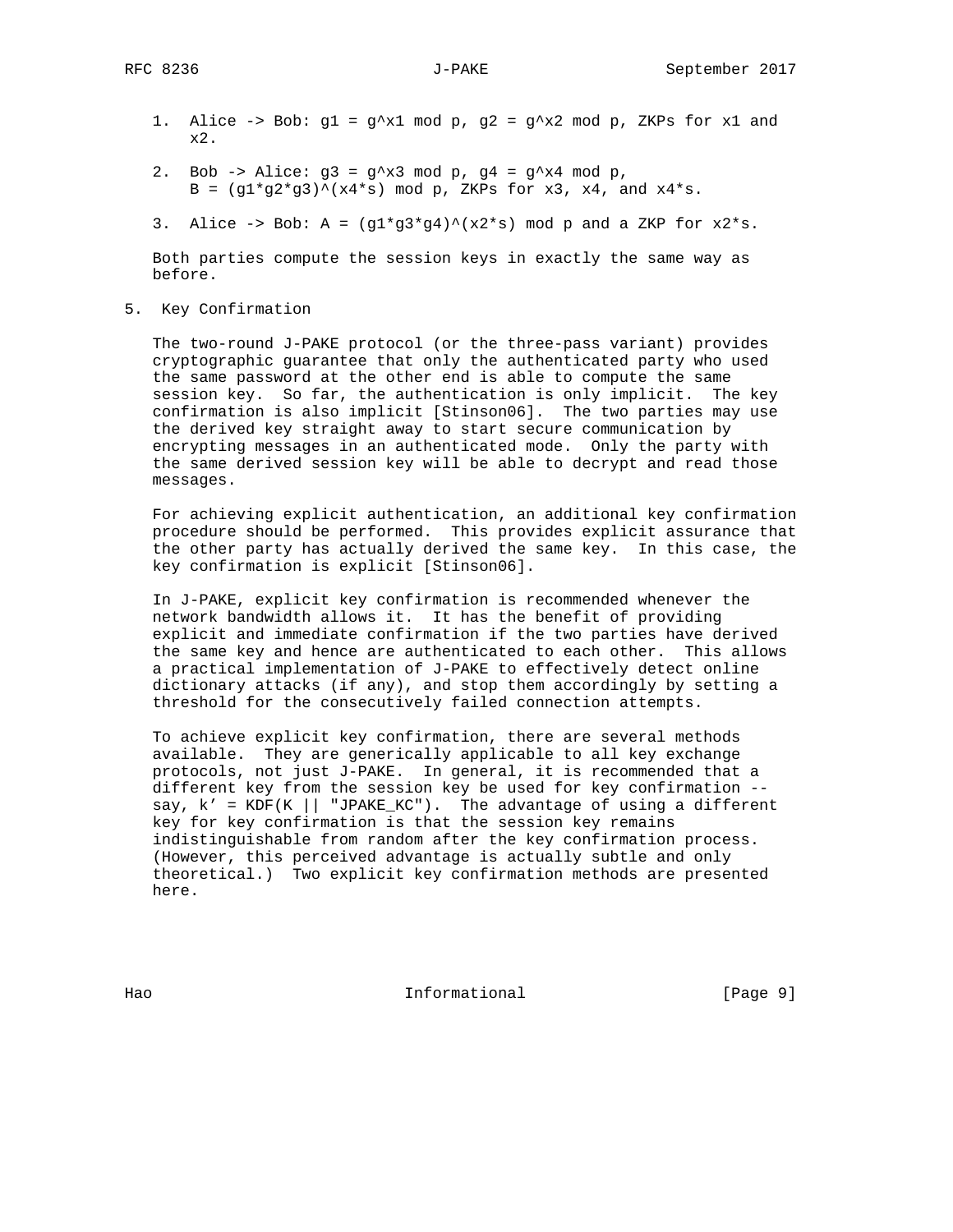The first method is based on the one used in the SPEKE protocol [Jab96]. Suppose Alice initiates the key confirmation. Alice sends to Bob  $H(H(k'))$ , which Bob will verify. If the verification is successful, Bob sends back to Alice H(k'), which Alice will verify. This key confirmation procedure needs to be completed in two rounds, as shown below.

- 1. Alice  $\rightarrow$  Bob:  $H(H(k'))$
- 2. Bob  $\rightarrow$  Alice:  $H(k')$

 The above procedure requires two rounds instead of one, because the second message depends on the first. If both parties attempt to send the first message at the same time without an agreed order, they cannot tell if the message that they receive is a genuine challenge or a replayed message, and consequently may enter a deadlock.

 The second method is based on the unilateral key confirmation scheme specified in NIST SP 800-56A Revision 1 [BJS07]. Alice and Bob send to each other a MAC tag, which they will verify accordingly. This key confirmation procedure can be completed in one round.

In the finite field setting, it works as follows.

- o Alice -> Bob: MacTagAlice = MAC(k', "KC\_1\_U" || Alice || Bob || g1 || g2 || g3 || g4)
- o Bob -> Alice: MacTagBob = MAC(k', "KC\_1\_U" || Bob || Alice || g3 || g4 || g1 || g2)
- In the EC setting, the key confirmation works basically the same.
- o Alice -> Bob: MacTagAlice = MAC(k', "KC\_1\_U" || Alice || Bob || G1 || G2 || G3 || G4)
- o Bob -> Alice: MacTagBob = MAC(k', "KC\_1\_U" || Bob || Alice || G3 || G4 || G1 || G2)

 The second method assumes an additional secure MAC function (e.g., one may use HMAC) and is slightly more complex than the first method. However, it can be completed within one round and it preserves the overall symmetry of the protocol implementation. For this reason, the second method is RECOMMENDED.

Hao **Informational** [Page 10]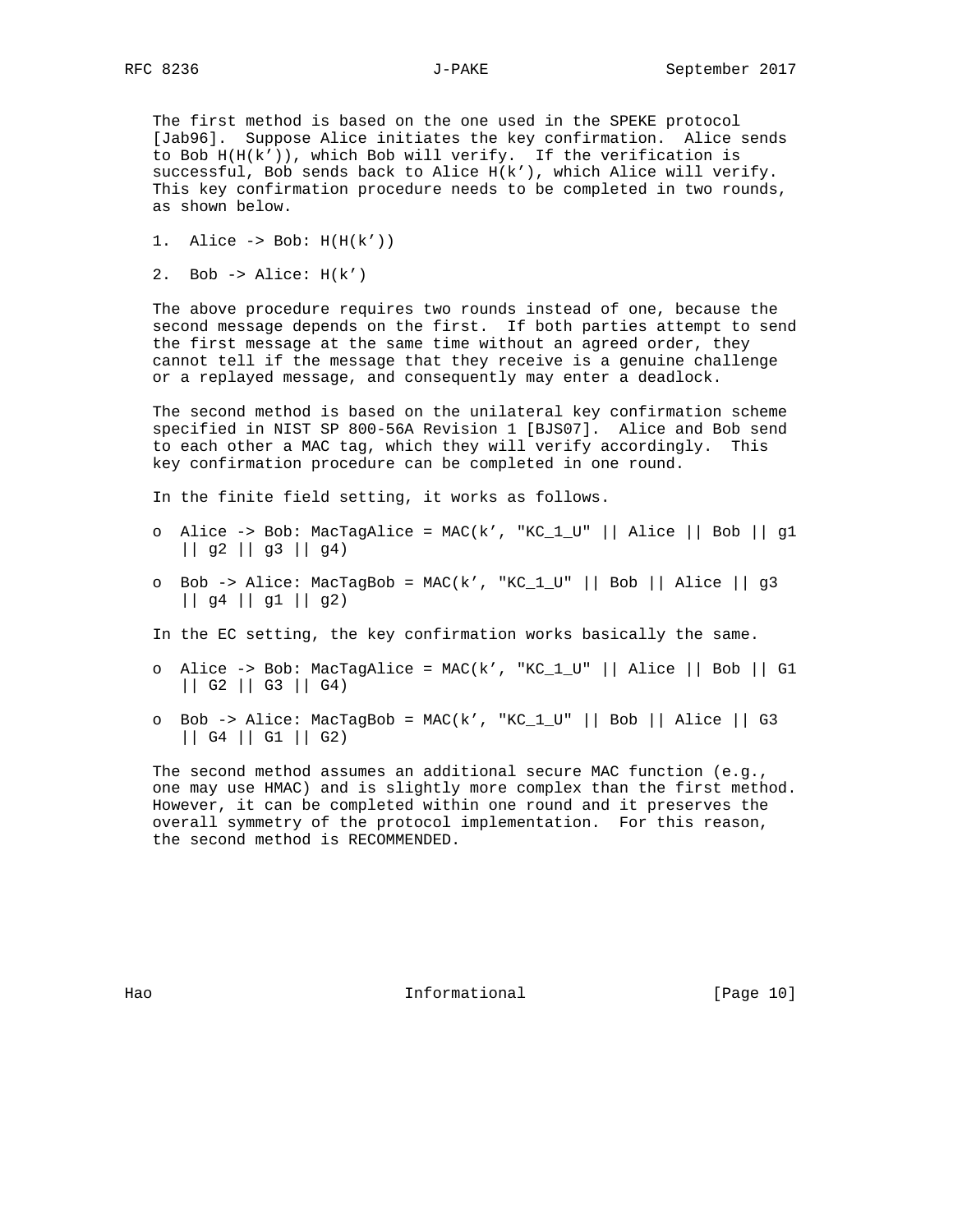#### 6. Security Considerations

 A PAKE protocol is designed to provide two functions in one protocol execution. The first one is to provide zero-knowledge authentication of a password. It is called "zero knowledge" because at the end of the protocol, the two communicating parties will learn nothing more than one bit information: whether the passwords supplied at two ends are equal. Therefore, a PAKE protocol is naturally resistant against phishing attacks. The second function is to provide session key establishment if the two passwords are equal. The session key will be used to protect the confidentiality and integrity of the subsequent communication.

 More concretely, a secure PAKE protocol shall satisfy the following security requirements [HR10].

- 1. Offline dictionary attack resistance: It does not leak any information that allows a passive/active attacker to perform offline exhaustive search of the password.
- 2. Forward secrecy: It produces session keys that remain secure even when the password is later disclosed.
- 3. Known-key security: It prevents a disclosed session key from affecting the security of other sessions.
- 4. Online dictionary attack resistance: It limits an active attacker to test only one password per protocol execution.

 First, a PAKE protocol must resist offline dictionary attacks. A password is inherently weak. Typically, it has only about 20-30 bits entropy. This level of security is subject to exhaustive search. Therefore, in the PAKE protocol, the communication must not reveal any data that allows an attacker to learn the password through offline exhaustive search.

 Second, a PAKE protocol must provide forward secrecy. The key exchange is authenticated based on a shared password. However, there is no guarantee on the long-term secrecy of the password. A secure PAKE scheme shall protect past session keys even when the password is later disclosed. This property also implies that if an attacker knows the password but only passively observes the key exchange, he cannot learn the session key.

 Third, a PAKE protocol must provide known key security. A session key lasts throughout the session. An exposed session key must not cause any global impact on the system, affecting the security of other sessions.

Hao Informational [Page 11]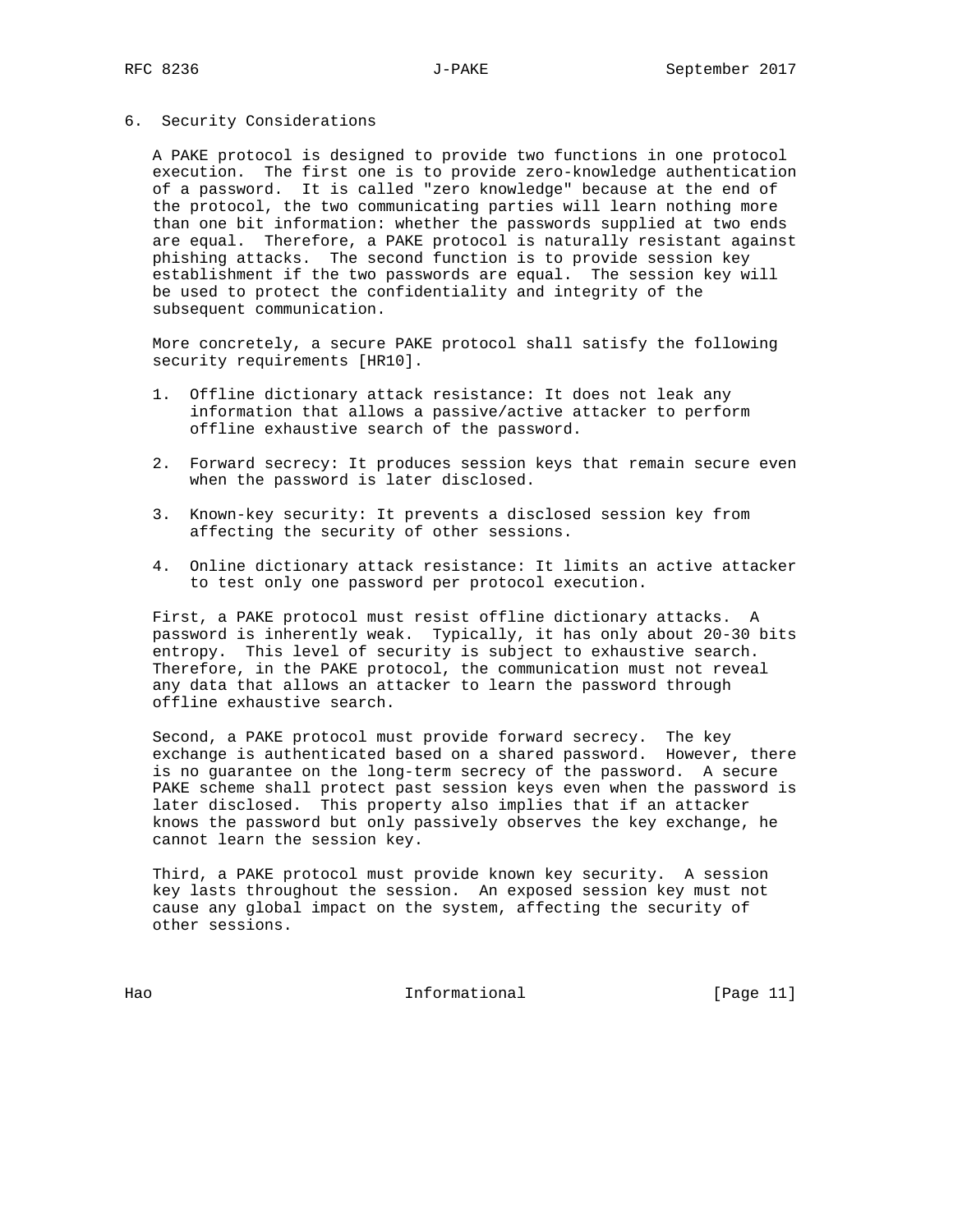Finally, a PAKE protocol must resist online dictionary attacks. If the attacker is directly engaging in the key exchange, there is no way to prevent such an attacker trying a random guess of the password. However, a secure PAKE scheme should minimize the effect of the online attack. In the best case, the attacker can only guess exactly one password per impersonation attempt. Consecutively failed attempts can be easily detected, and the subsequent attempts shall be thwarted accordingly. It is recommended that the false authentication counter be handled in such a way that any error (which causes the session to fail during the key exchange or key confirmation) leads to incrementing the false authentication counter.

 It has been proven in [HR10] that J-PAKE satisfies all of the four requirements based on the assumptions that the Decisional Diffie- Hellman problem is intractable and the underlying Schnorr NIZK proof is secure. An independent study that proves security of J-PAKE in a model with algebraic adversaries and random oracles can be found in [ABM15]. By comparison, it has been known that EKE has the problem of leaking partial information about the password to a passive attacker, hence not satisfying the first requirement [Jas96]. For SPEKE and SRP-6, an attacker may be able to test more than one password in one online dictionary attack (see [Zha04] and [Hao10]), hence they do not satisfy the fourth requirement in the strict theoretical sense. Furthermore, SPEKE is found vulnerable to an impersonation attack and a key-malleability attack [HS14]. These two attacks affect the SPEKE protocol specified in Jablon's original 1996 paper [Jab96] as well in the D26 draft of IEEE P1363.2 and the ISO/ IEC 11770-4:2006 standard. As a result, the specification of SPEKE in ISO/IEC 11770-4:2006 has been revised to address the identified problems.

7. IANA Considerations

This document does not require any IANA actions.

- 8. References
- 8.1. Normative References
	- [ABM15] Abdalla, M., Benhamouda, F., and P. MacKenzie, "Security of the J-PAKE Password-Authenticated Key Exchange Protocol", 2015 IEEE Symposium on Security and Privacy, DOI 10.1109/sp.2015.41, May 2015.
	- [BM92] Bellovin, S. and M. Merrit, "Encrypted Key Exchange: Password-based Protocols Secure against Dictionary Attacks", IEEE Symposium on Security and Privacy, DOI 10.1109/risp.1992.213269, May 1992.

Hao Informational [Page 12]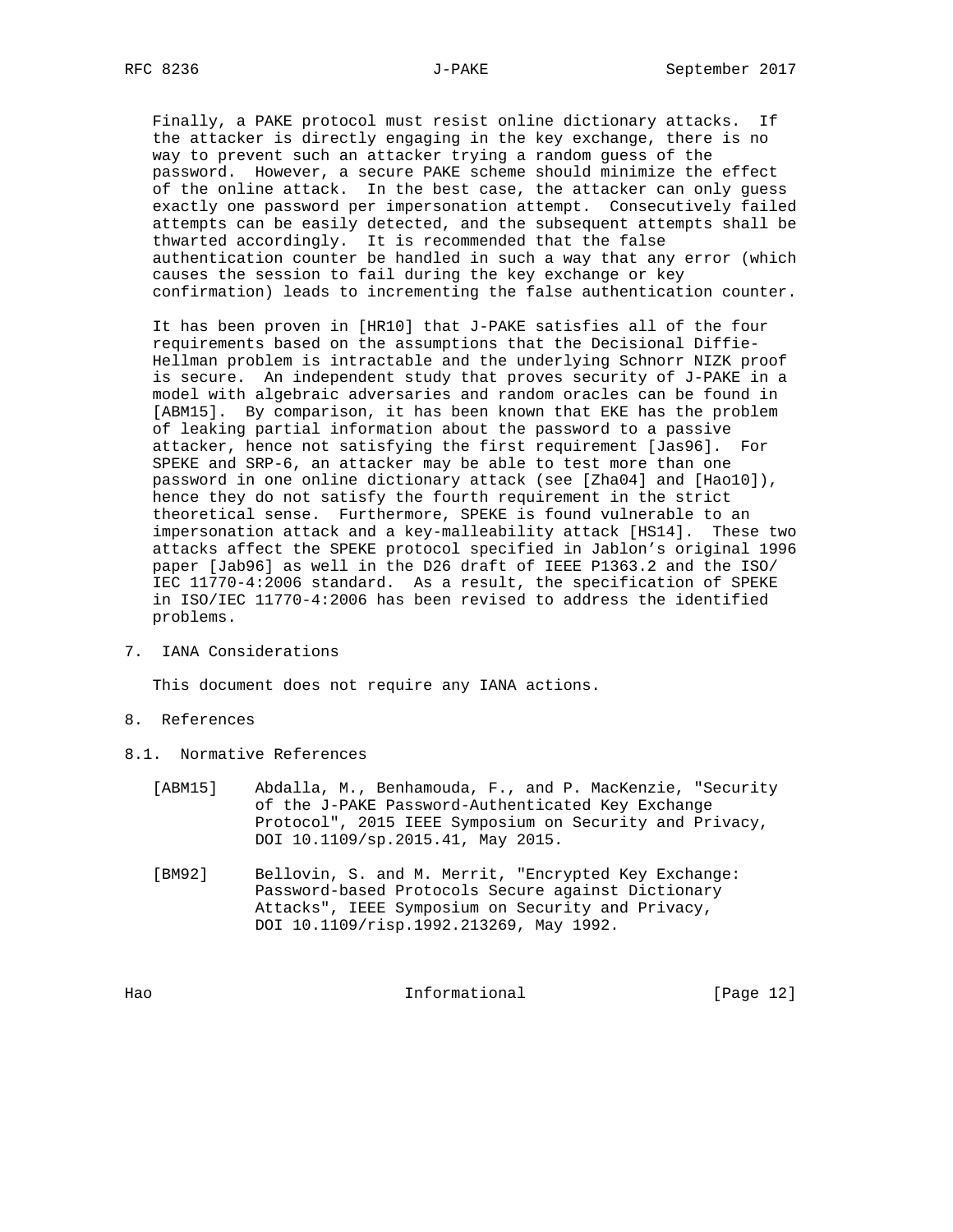- [HR08] Hao, F. and P. Ryan, "Password Authenticated Key Exchange by Juggling", Lecture Notes in Computer Science, pp. 159-171, from 16th Security Protocols Workshop (SPW '08), DOI 10.1007/978-3-642-22137-8\_23, 2011.
- [HR10] Hao, F. and P. Ryan, "J-PAKE: Authenticated Key Exchange Without PKI", Transactions on Computational Science XI, pp. 192-206, DOI 10.1007/978-3-642-17697-5\_10, 2010.
- [HS14] Hao, F. and S. Shahandashti, "The SPEKE Protocol Revisited", Security Standardisation Research, pp. 26-38, DOI 10.1007/978-3-319-14054-4\_2, December 2014.
- [Jab96] Jablon, D., "Strong Password-Only Authenticated Key Exchange", ACM SIGCOMM Computer Communication Review, Vol. 26, pp. 5-26, DOI 10.1145/242896.242897, October 1996.
- [RFC2119] Bradner, S., "Key words for use in RFCs to Indicate Requirement Levels", BCP 14, RFC 2119, DOI 10.17487/RFC2119, March 1997, <https://www.rfc-editor.org/info/rfc2119>.
- [RFC5054] Taylor, D., Wu, T., Mavrogiannopoulos, N., and T. Perrin, "Using the Secure Remote Password (SRP) Protocol for TLS Authentication", RFC 5054, DOI 10.17487/RFC5054, November 2007, <https://www.rfc-editor.org/info/rfc5054>.
- [RFC8174] Leiba, B., "Ambiguity of Uppercase vs Lowercase in RFC 2119 Key Words", BCP 14, RFC 8174, DOI 10.17487/RFC8174, May 2017, <https://www.rfc-editor.org/info/rfc8174>.
- [RFC8235] Hao, F., Ed., "Schnorr Non-interactive Zero Knowledge Proof", RFC 8235, DOI 10.17487/RFC8235, September 2017, <https://www.rfc-editor.org/info/rfc8235>.
- [SEC1] "Standards for Efficient Cryptography. SEC 1: Elliptic Curve Cryptography", SECG SEC1-v2, May 2009, <http://www.secg.org/sec1-v2.pdf>.

#### [Stinson06]

 Stinson, D., "Cryptography: Theory and Practice", 3rd Edition, CRC, 2006.

 [Wu98] Wu, T., "The Secure Remote Password Protocol", Internet Society Symposium on Network and Distributed System Security, March 1998.

Hao **Informational** [Page 13]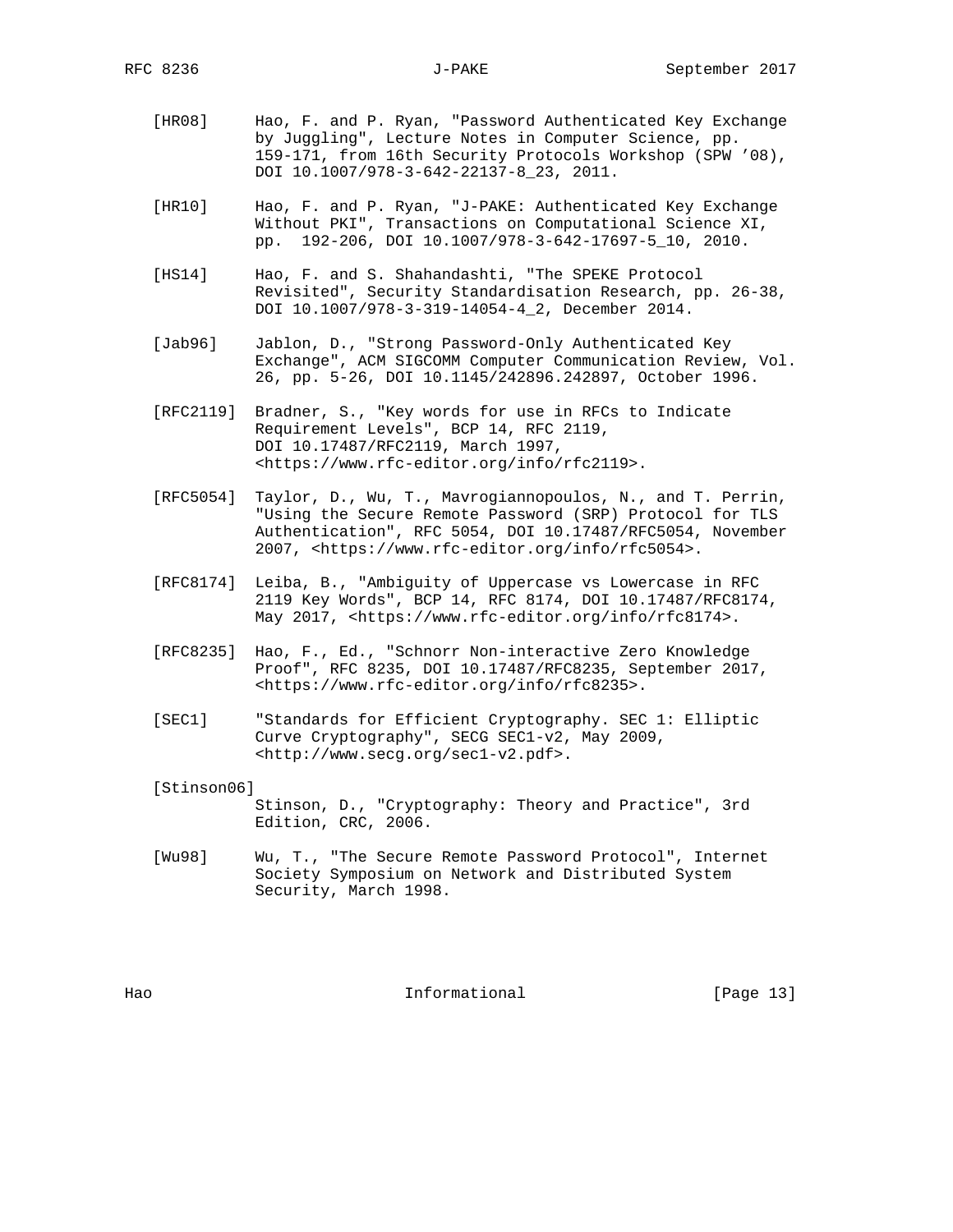# 8.2. Informative References

- [AP05] Abdalla, M. and D. Pointcheval, "Simple Password-Based Encrypted Key Exchange Protocols", Topics in Cryptology CT-RSA, DOI 10.1007/978-3-540-30574-3\_14, 2005.
- [BJS07] Barker, E., Johnson, D., and M. Smid, "Recommendation for Pair-Wise Key Establishment Schemes Using Discrete Logarithm Cryptography (Revised)", NIST Special Publication 800-56A, March 2007, <http://csrc.nist.gov/publications/nistpubs/800-56A/ SP800-56A\_Revision1\_Mar08-2007.pdf>.
- [BOINC] BOINC, "Index of /android-boinc/libssl/crypto/jpake", February 2011, <http://boinc.berkeley.edu/ android-boinc/libssl/crypto/jpake/>.
- [BOUNCY] Bouncy Castle Cryptography Library, "org.bouncycastle.crypto.agreement.jpake (Bouncy Castle Library 1.57 API Specification)", May 2017, <https://www.bouncycastle.org/docs/docs1.5on/org/ bouncycastle/crypto/agreement/jpake/package-summary.html>.
- [FIPS186-4] National Institute of Standards and Technology, "Digital Signature Standard (DSS)", FIPS PUB 186-4, DOI 10.6028/NIST.FIPS.186-4, July 2013, <http://nvlpubs.nist.gov/nistpubs/FIPS/ NIST.FIPS.186-4.pdf>.
- [Hao10] Hao, F., "On Small Subgroup Non-Confinement Attacks", IEEE Conference on Computer and Information Technology, DOI 10.1109/CIT.2010.187, 2010.

#### [ISO.11770-4]

 ISO/IEC, "Information technology -- Security techniques -- Key management -- Part 4: Mechanisms based on weak secrets", (under development), July 2017, <https://www.iso.org/standard/67933.html>.

- [Jas96] Jaspan, B., "Dual-Workfactor Encrypted Key Exchange: Efficiently Preventing Password Chaining and Dictionary Attacks", USENIX Symposium on Security, July 1996.
- [MOZILLA] Mozilla Wiki, "Services/KeyExchange", August 2011, <https://wiki.mozilla.org/index.php?title=Services/ KeyExchange&oldid=343704>.

Hao **Informational** [Page 14]